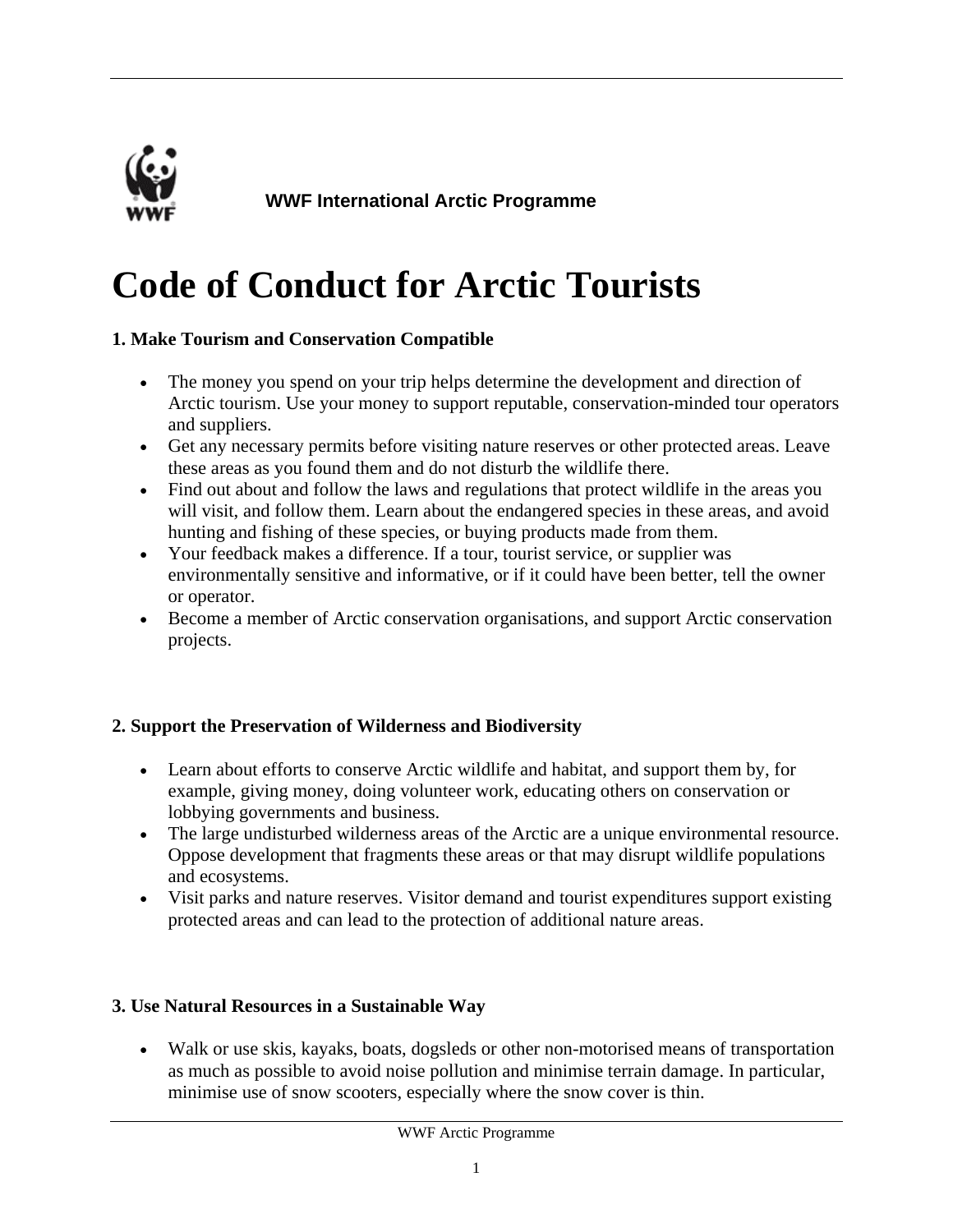- View and photograph wildlife from a distance and remember that in the optimal wildlife viewing experience, the animal never knew you were there. Suppress the natural temptation to move too close and respect signs of distress such as alarm calls, distraction displays, laid-back ears, and raised hair.
- Where laws permit hunting and fishing, obtain the necessary permits, follow all rules, and take only what you require. Fish and hunt only where it is biologically sustainable, and in a manner that does not disrupt local communities.
- Undeveloped natural areas are a resource too leave them the way that you found them so that others can enjoy them. Don't collect specimens unless it is allowed or you have a permit to do so. Use minimum impact camping techniques, and use existing campsites and trails rather than creating new ones.
- If you travel with a tour, ensure that your tour operator briefs you properly beforehand on the area to be visited, and on what you should do to minimise damage to the site.

# **4. Minimise Consumption, Waste and Pollution**

- Your choice of lodging and products and how much you consume makes a difference. Choose biodegradable or recyclable products and products with minimal packaging.
- Use recycling facilities where available. If you travel with a tour, choose a tour operator who recycles.
- Limit energy use, including your use of heat and warm water.
- Leave as little trace as possible of your visit and take your garbage with you.
- Choose transportation with the least environmental impact avoid the use of fossil fuels and motorised transport.
- Choose lodgings that have effective waste treatment systems, that recycle, that are energy efficient, and, where possible, that use environmentally friendly energy sources such as solar energy or hydroelectric power.

# **5. Respect Local Cultures**

- Learn about the culture and customs of the areas you will visit before you go.
- Respect the rights of Arctic residents. You are most likely to be accepted and welcomed if you travel with an open mind, learn about local culture and traditions, and respect local customs and etiquette.
- If you are not travelling with a tour, let the community you will visit know that you are coming. Supplies are sometimes scarce in the Arctic, so be prepared to bring your own.
- Ask permission before you photograph people or enter their property or living spaces.

# **6. Respect Historic and Scientific Sites**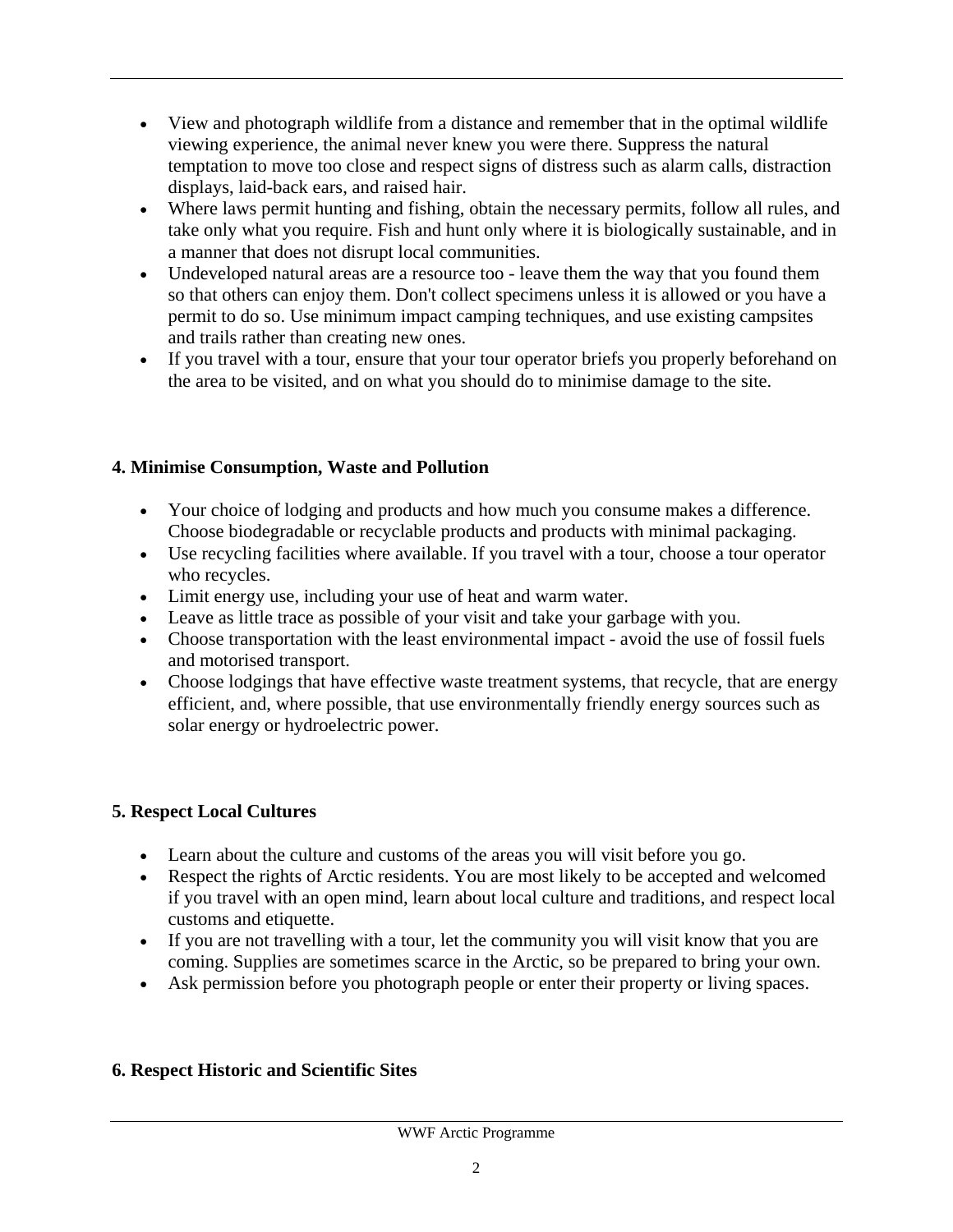- Respect historic sites and markers, and do not take any souvenirs. Even structures and sites that look abandoned may be protected by law or valued by local people.
- Keep out of abandoned military installations.
- Respect the work of scientists by arranging your visits to scientific installations beforehand, and by leaving work sites undisturbed.

# **7. Arctic Communities Should Benefit from Tourism**

- The money you spend as a tourist can contribute to the economic survival of the communities you visit.
- Buy local, and choose tour companies, excursions, and suppliers that are locally-owned and that employ local people.
- Buy locally-made products and handicrafts.
- Choose accommodations owned, built, and staffed by local people whenever available.

# **8. Choose Tours With Trained, Professional Staff**

- Select a reputable tour operator who employs trained staff, preferably with Arctic experience.
- Choose a tour operator with staff-client ratio of 15 clients or less per staff member for land-based tours, and 20 passengers or less per staff member for cruises.

# **9. Make Your Trip an Opportunity to Learn About the Arctic**

- Learn about the Arctic environment, particularly in the areas you will visit, before you go. Make your trip an opportunity to learn about conservation in general and Arctic conservation in particular.
- If you travel with a tour, choose one that provides information about the Arctic environment, Arctic conservation, and ways to support Arctic conservation efforts.
- Choose tours and excursions that provide specific information about the climate, species, habitats, local peoples and cultures, and appropriate behaviour in the area you will visit.

# **10. Follow Safety Rules**

• Polar bears, walrus, and muskox are all potentially dangerous and must always be treated with respect. Ensure that you or your group carries guns or other scaring devices in polar bear areas.